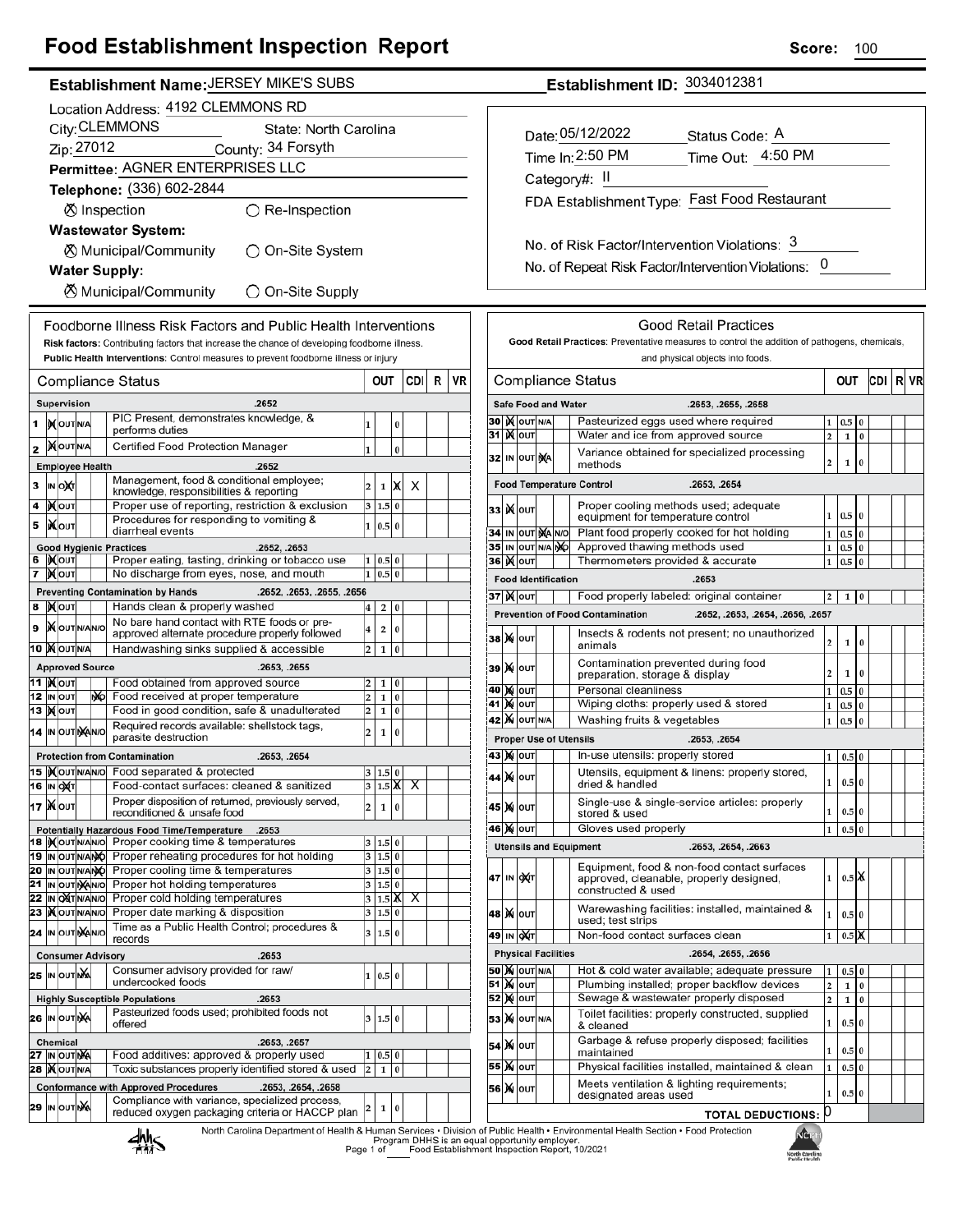# Comment Addendum to Food Establishment Inspection Report

| Establishment Name: JERSEY MIKE'S SUBS                                                                                                                          | Establishment ID: 3034012381                                                                                                                                               |  |  |  |
|-----------------------------------------------------------------------------------------------------------------------------------------------------------------|----------------------------------------------------------------------------------------------------------------------------------------------------------------------------|--|--|--|
| Location Address: 4192 CLEMMONS RD<br>City: CLEMMONS<br>State:NC<br>County: 34 Forsyth<br>Zip: 27012                                                            | Date: 05/12/2022<br>$X$ Inspection Re-Inspection<br>Comment Addendum Attached?   X<br>Status Code: A<br>Water sample taken? $\sqrt{Y}$ Yes $\sqrt{X}$ No<br>Category #: II |  |  |  |
| Wastewater System: X Municipal/Community   On-Site System<br>Water Supply:<br><b>x</b> Municipal/Community □ On-Site System<br>Permittee: AGNER ENTERPRISES LLC | Email 1:jmsubs.clemmons@gmail.com<br>Email 2:                                                                                                                              |  |  |  |
| Telephone: (336) 602-2844                                                                                                                                       | Email 3:                                                                                                                                                                   |  |  |  |
| Temperature Observations                                                                                                                                        |                                                                                                                                                                            |  |  |  |

| i omporatare epocritatione                                       |                   |           |          |           |          |      |
|------------------------------------------------------------------|-------------------|-----------|----------|-----------|----------|------|
| Effective January 1, 2019 Cold Holding is now 41 degrees or less |                   |           |          |           |          |      |
| Item                                                             | Location          | Temp Item | Location | Temp Item | Location | Temp |
| Servsafe - 3/6/2026 Lidia Fogg                                   |                   | 00        |          |           |          |      |
| hot water                                                        | 3-comp sink       | 115       |          |           |          |      |
| qt sanitizer (ppm)                                               | 3-comp sink       | 200       |          |           |          |      |
| qt sanitizer (ppm)                                               | sanitizer bucket  | 200       |          |           |          |      |
| Philly steak                                                     | final cook        | 189       |          |           |          |      |
| boiled ham                                                       | deli display case | 41        |          |           |          |      |
| boiled turkey                                                    | deli display case | 40        |          |           |          |      |
| cheese slices                                                    | sandwich prep     | 39        |          |           |          |      |
| sliced tomatoes                                                  | sandwich prep     | 41        |          |           |          |      |
| Philly steak (raw)                                               | chef drawer       | 34        |          |           |          |      |
| boiled ham                                                       | walk-in cooler    | 41        |          |           |          |      |
| roast beef                                                       | walk-in cooler    | 40        |          |           |          |      |
| sliced tomato                                                    | walk-in cooler    | 41        |          |           |          |      |
| shredded lettuce                                                 | walk-in cooler    | 41        |          |           |          |      |
|                                                                  |                   |           |          |           |          |      |

| Person in Charge (Print & Sign): Lidia                                                                                                                                                                                                                                                                                   | First<br>Fogg  | Last |                             |  |
|--------------------------------------------------------------------------------------------------------------------------------------------------------------------------------------------------------------------------------------------------------------------------------------------------------------------------|----------------|------|-----------------------------|--|
| Regulatory Authority (Print & Sign): Travis                                                                                                                                                                                                                                                                              | First<br>Addis | Last |                             |  |
| REHS ID: 3095 - Addis, Travis                                                                                                                                                                                                                                                                                            |                |      | Verification Required Date: |  |
| <b>REHS Contact Phone Number:</b><br>North Carolina Department of Health & Human Services<br>● Food Protection Program<br>● Division of Public Health<br><b>Environmental Health Section</b><br>DHHS is an equal opportunity employer.<br>$\frac{1}{2}$<br>Food Establishment Inspection Report, 10/2021<br>Page 1 of __ |                |      |                             |  |